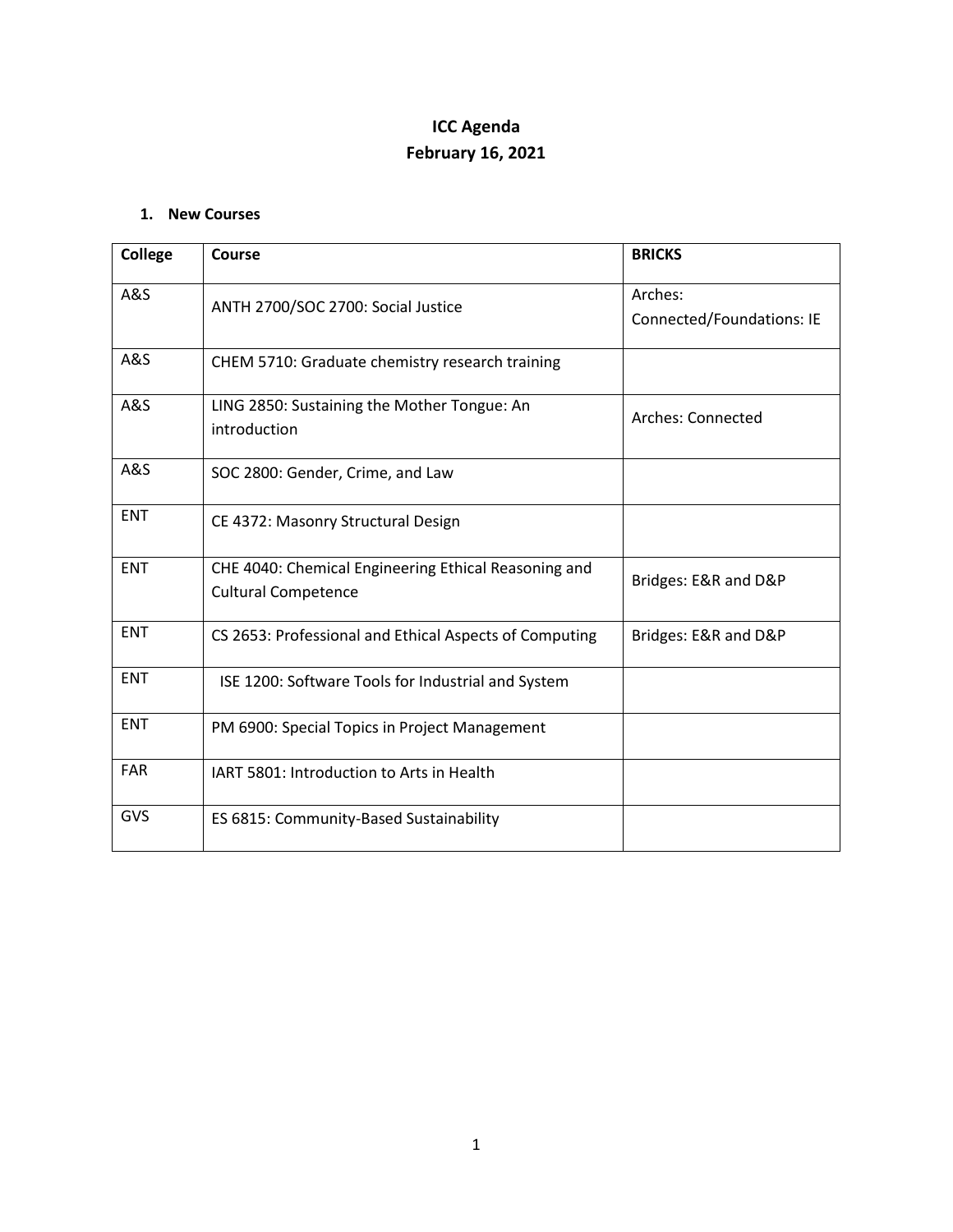## **2. Course Changes**

| College    | Course                                                                                 | Change                                                                            |
|------------|----------------------------------------------------------------------------------------|-----------------------------------------------------------------------------------|
| A&S        | ECON 2020: Gender in the Economy                                                       | BRICKS: Arches; course description; topics                                        |
| A&S        | POLS 4640/5640: Global Humanitarianism                                                 | <b>BRICKS: Bridges Ethics and Reasoning</b>                                       |
| A&S        | GEOL 4520/5520: Sedimentary Systems and<br>Processes                                   | Course name, SLOs, course description                                             |
| A&S        | LING 2700: The Nature of Language                                                      | BRICKS: Pillar (S/B); course description                                          |
| <b>COB</b> | QBA 1721: Introduction to Information Analysis<br>and Descriptive Analytics (Nonmajor) | Course name, requisite                                                            |
| COB        | BA 3500: Ohio International Consulting Program                                         | BRICKS: Bridges: Diversity and Practice                                           |
| COM        | COMS 1100/1100C: Communication Among<br><b>Cultures</b>                                | BRICKS: Arches, remove major set-aside                                            |
| EHS        | EDCE 6240: Professional School Counseling                                              | Course update/refresh                                                             |
| <b>EHS</b> | EDTE 2500: Issues in Global Education                                                  | <b>BRICKS: Foundations: Intercultural</b><br>Explorations                         |
| <b>EHS</b> | RHT 1200: Food and Culture                                                             | <b>BRICKS: Foundations Intercultural</b><br>Exploration; course description, SLOs |
| <b>ENT</b> | ME 3022: Heat and Fluid Transport I                                                    | Remove component                                                                  |
| <b>ENT</b> | AVN 3000: Aviation Laws and Regulations                                                | <b>BRICKS: Bridges: Ethical Reasoning</b>                                         |
| <b>ENT</b> | AVN 4800: Business in Aviation                                                         | BRICKS: Bridges: Learning and Doing                                               |
| <b>ENT</b> | AVN 4890: Transition to Aviation Industry                                              | <b>BRICKS: Bridges: Diversity and Practice</b>                                    |
| <b>ENT</b> | CE 4280: Experimental Methods in Civil<br>Engineering                                  | Prerequisite, Bridges: Advanced Writing                                           |
| <b>ENT</b> | CE 4910: Senior Design- Land Development                                               | BRICKS: Bridges: Learning and Doing;<br>Capstone                                  |
| <b>ENT</b> | CE 4911: Senior Design--Environmental/Water<br><b>Resources</b>                        | BRICKS: Bridges: Learning and doing;<br>Capstone                                  |